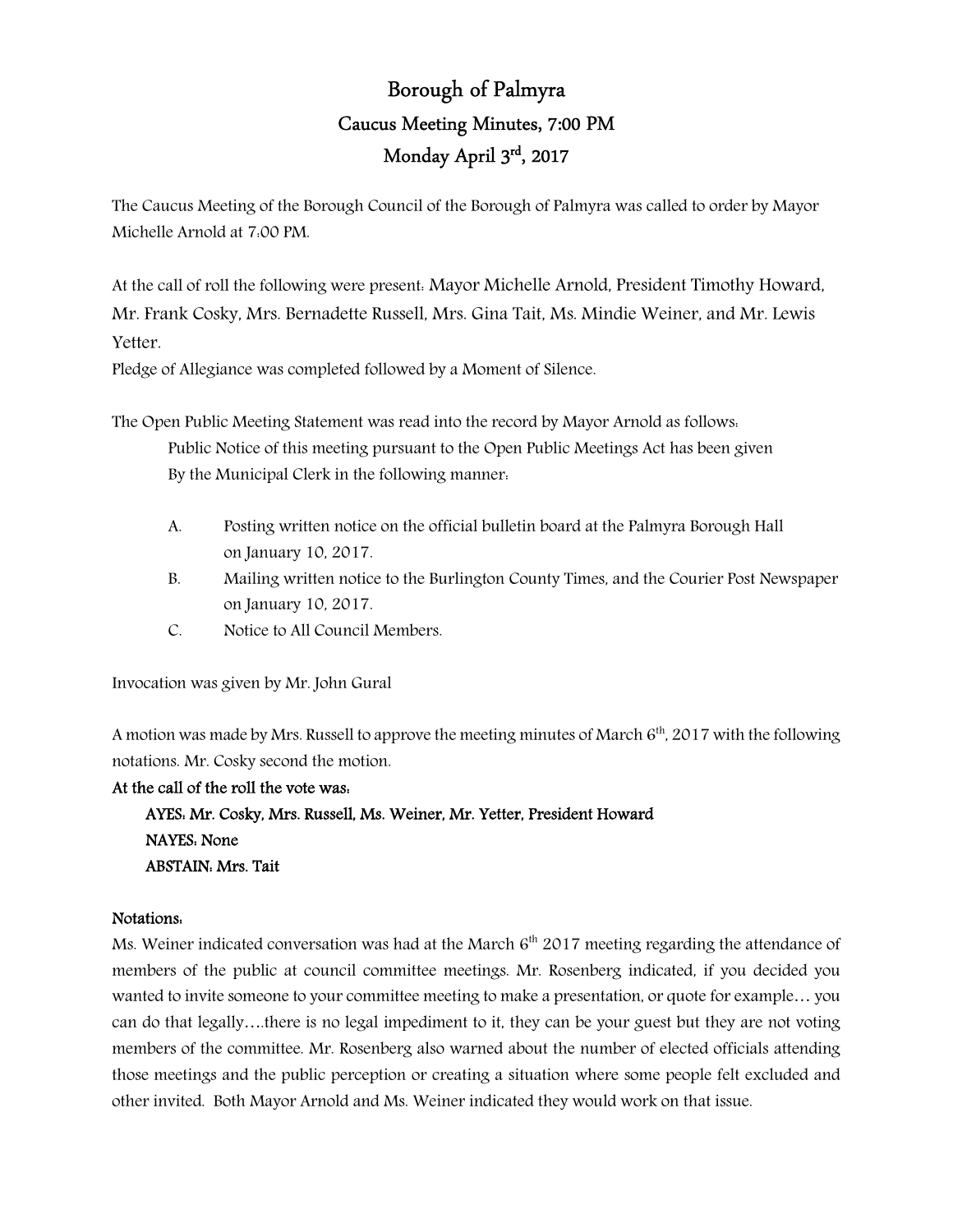A motion was made by Mrs. Russell to approve the meeting minutes of March  $20<sup>th</sup>$ ,  $2017$ . Mr. Cosky second the motion.

### At the call of the roll the vote was:

 AYES: Mr. Cosky, Mrs. Russell, Mrs. Tait, Ms. Weiner, Mr. Yetter, President Howard NAYES: None

# The following Proclamations were read into the record:

# Proclamation Supporting the 2017 U Drive U Text U Pay Distracted Driving Crackdown April 1<sup>st</sup> thru April 21<sup>st</sup>, 2017

Whereas, distracted driving is a serious, life-threatening practice that is preventable; and

Whereas, distracted driving can result in injuries and deaths to all road users (motorists, pedestrians and bicyclists); and

Whereas, distracted driving occurs when drivers divert their attention away from the task of driving to focus on another activity instead; and

Whereas, in 2014 alone distracted driving-related crashes resulted in 3,179 deaths and 431,000 injuries on our nation's roads; and

Whereas, in New Jersey distracted driving was listed as a contributing circumstance in more than 800,000 crashes between 2010-2014; and

Whereas, the State of New Jersey will participate in the nationwide Distracted Driving 2017 Crackdown from April 1 - 21, 2017 in an effort to raise awareness and decrease driver distraction through a combination of enforcement and education; and

Whereas, the national slogan for the campaign is "U Drive U Text U Pay" and

Whereas, a reduction in distracted driving in New Jersey will save lives on our roadways;

Therefore, be is resolved that the Borough of Palmyra declares its support for the Distracted Driving 2017 Crackdown both locally and nationally from April 1 - 21, 2017 and pledges to increase awareness of the dangers of distracted driving.

> Mayor Michelle Arnold Borough of Palmyra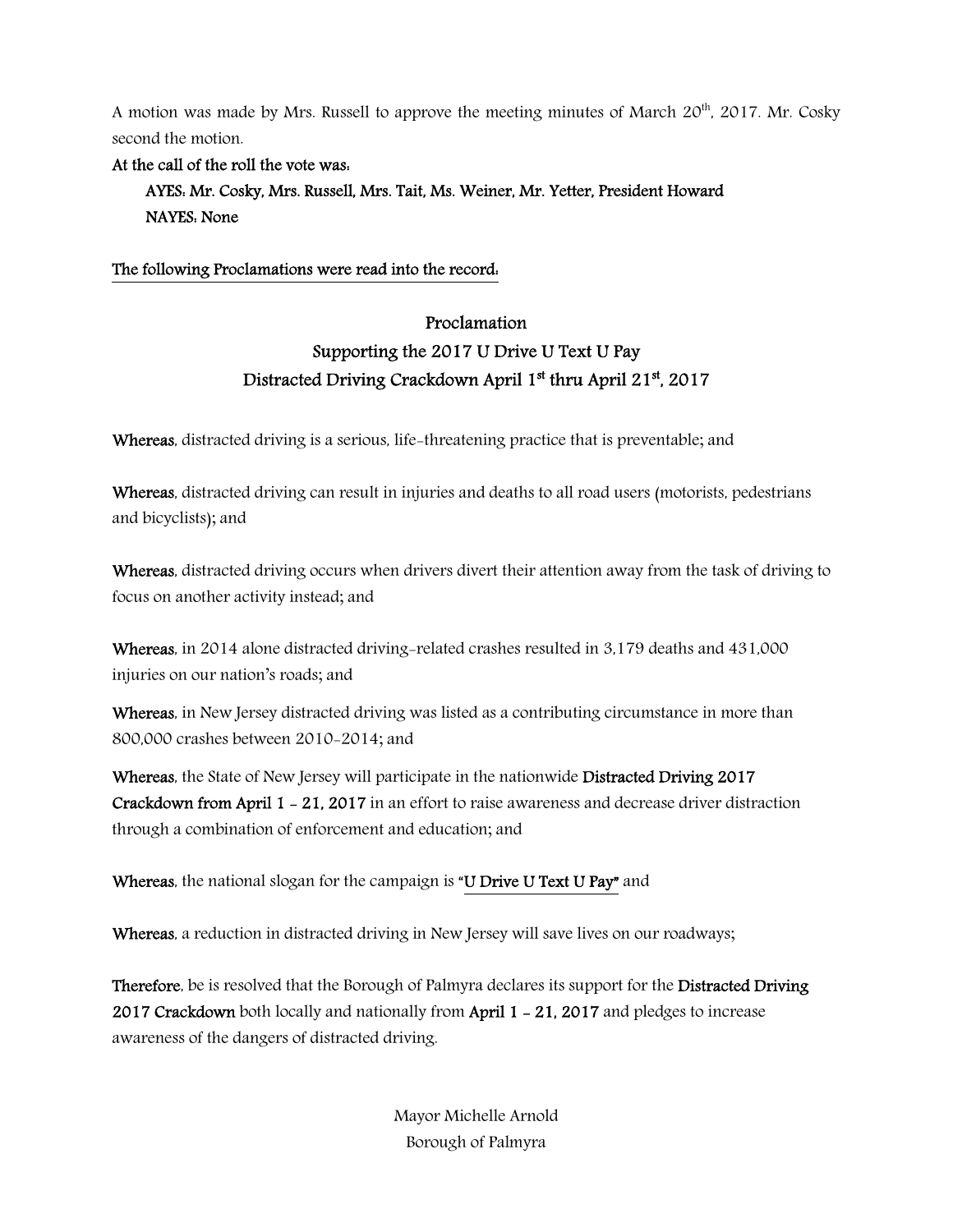# April is Child Abuse Prevention Month

WHEREAS, we all have a responsibility as individuals, neighbors, community members and citizens of the Borough of Palmyra to create, healthy, nurturing and safe experiences for children; and

WHEREAS, healthy and safe childhoods help produce confident and successful adults; and

WHEREAS, child abuse and neglect often occur when people find themselves in stressful situations, without community resources, and don't know how to cope; and

WHEREAS, incidences of child abuse and neglect can be reduced by making sure all families have the support they need and deserve to raise their children in a healthy environment; and

WHEREAS, it is recognized that no person can do everything but that everyone can do something, and together we can create change for the better; and

WHEREAS, effective prevention programs succeed because of partnerships among nonprofit organizations, government agencies, volunteer organizations, schools, service clubs, houses of worship, law enforcement agencies, and the business community; and

WHEREAS, display a pinwheel or planting a pinwheel garden in April will serve as a positive reminder that all children deserve Great Childhoods - happy, healthy and safe.

NOW, THEREFORE, I Mayor Michelle Arnold do hereby proclaim April 2017 as Child Abuse Prevention Month in the Borough of Palmyra and I urge all citizens to engage in activities that strengthen families and communities to provide the optimal environment for children to learn, grow and thrive so that all children have the benefit of happy, healthy and safe childhoods.



Signed this 3<sup>rd</sup> day of April, 2017 Michelle Arnold, Mayor Borough of Palmyra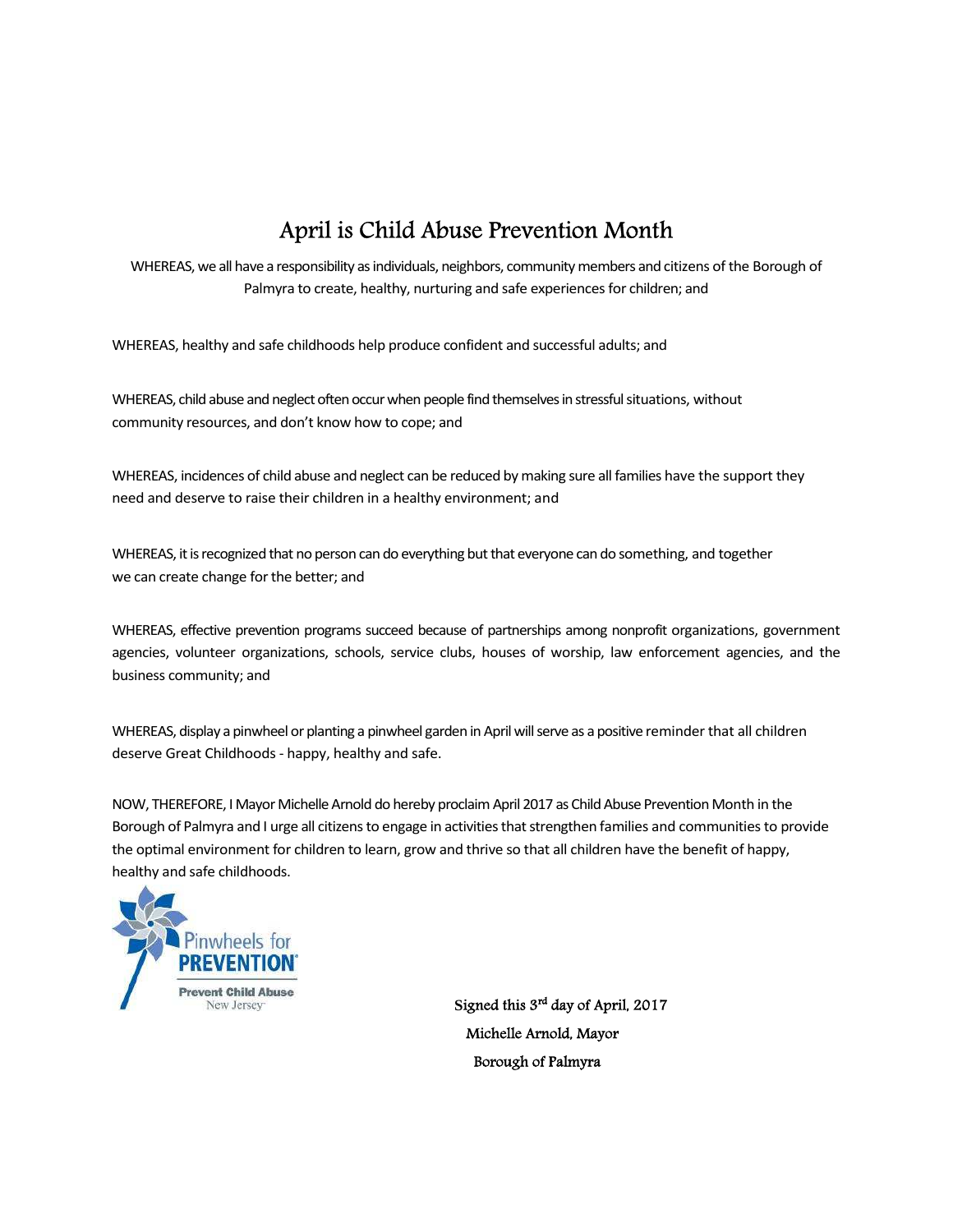#### Professional Updates were given by the following company representatives:

Mr. David Gerkens, of Community Grants Planning and Housing  $-$  CGP & H indicated the Borough currently has no applications in progress however is working on the May  $10^{th}$ , 2017 settlement hearing for the Borough's COAH housing obligation. Mr. Gerkens stated the application submitted for the Small Cities Public Facilities Program to address ADA compliance issues along the Harbour, Riverview and Lakeside Drives was denied. Mr. Gerkens stated the following applications were submitted and we are still waiting for approval, NJDOT – Municipal Aid Program - \$448,265.00 for reconstruction of Orchard Avenue from West Broad to Jefferson Streets; NJDOT – Safe Streets to Transit Program - \$597,140 to implement a traffic calming measures within the Broad Street Corridor; BC Department of Resource Conservation – Municipal Parks Development Grant Program - \$181,886.00 to redesign the Grove area; and NJDOT – Transportation Alternatives Program - \$288,915.00 to implement a streetscaping program on West Broad Street from Public Road to Park Avenue.

Gerald DeFelicis of Maser Consulting – Mr. DeFelicis indicated the bids were received and were within the scope of work. The lowest responsible bidder was Whirl Construction. Mr. DeFelicis further indicated the letter of recommendation from Maser Consulting was sent to the Borough and on the agenda tonight is a resolution to award that contract to Whirl Construction for the base bid amount and Alternate #1. Once the contracts are in place, in about a month, we will issue the notice to proceed and the project will be underway late June early July. Mr. Gural indicated the Borough would like to get this awarded as far as possible in advance of the County considering the next round of grant funding.

**James Winckowski of CME** – Mr. Winckowski stated they are currently working on the above ground storage tank facility at the public works yard and the video surveillance security system for the Borough. Currently we are waiting to see if the BCBC will agree to the terms of the contract or a portion of the contract expenses for the above ground storage tank facility. Once we reach an agreement with the BCBC and have that agreement in place then when can enter into contract and move forward. Once the contract is awarded and the project have begun it will be about four months to completion. Mr. Winckowski also stated that the proposal for the surveillance system in on the agenda for discussion tonight. Mr. Gural indicated the proposal for the surveillance system in in your packets tonight, the cost is \$20,000.00. Ms. Weiner asked if some of the cameras included in the proposal are to be installed in or around the storage tank facility and should we wait until we have an answer from the BCBC before proceeding with this as that decision could change things. Mr. Gural indicated it would be a very minor change to this proposal, maybe one camera.

William Kirchner, ERI – Mr. Kirchner stated at the last meeting council approved the project to update the inventory of the road conditions map. Most of the field work for that is complete and we are hoping to have a draft report the Mr. Gural by the end on the month. Mr. Kirchner further indicated that Council also approved the additional traffic counts at Harbour Drive and the counters should be out by next week.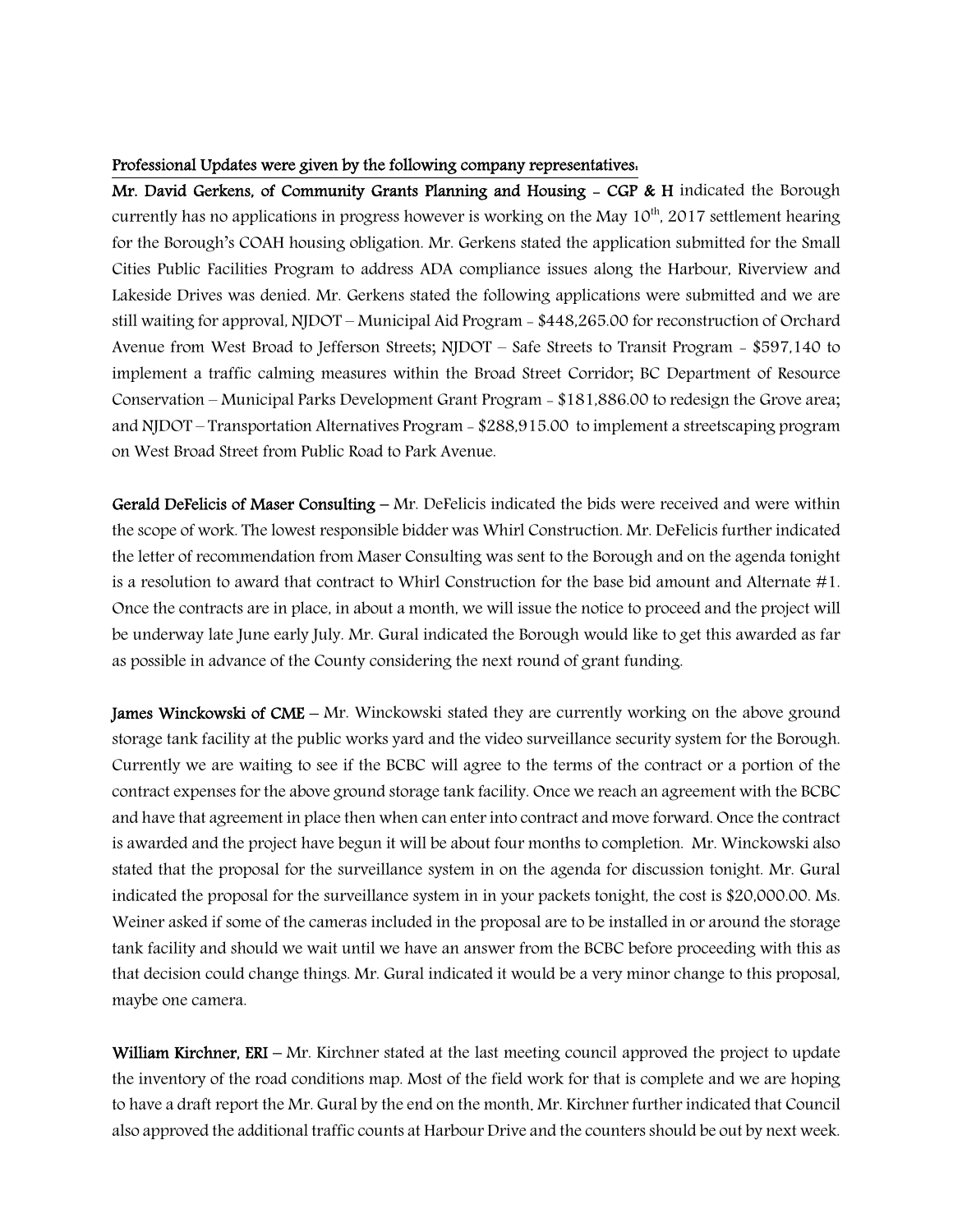Mr. Kirchner indicated he spoke with the Borough's short term maintenance contractor in regards to pricing for the additional outlets for the concession stand and lighting under the police carport, once that pricing is received he will speak with Mr. Gural and depending upon cost, approval, required permits we will proceed with those items if approved. Mr. Fox and Mr. McGill met regarding some maintenance required at the softball and baseball field at Legion Field; they have order some materials to address the concerns regarding the infields. Mr. Kirchner also indicated when he looked at the stop signs at Parry Avenue and Spring Garden Street he noticed the signs were not at current height, they do not meet the current reflectivity requirements, and they are too far from the actual stopping point. Working with the administration and public works department we have ordered new confirming signs and they will be installed properly when received. Mr. Kirchner stated; the Federal DOT would like all municipalities to have a plan in place to bring all of their non-conforming signs into compliance, there has not been a date scheduled for that task to be completed, however we are on our way with the inventory we are doing. Currently our plan has been to change and make compliant any new signs installed and when specific road work is completed, signs are included for update at that time. President Howard asked it the repairs to the fields was a permanent fix or a temporary fix. Mr. Kirchner indicated it's a temporary fix, but it is more so a maintenance issue; when fields are used as much as these fields are being used, maintenance is required. Mr. Gural indicated we have the necessary material to maintain the fields it is just getting the man power available to do the things that need to be done. Ms. Weiner suggested that if the material is there and public works replaces the infield mix then the groups which use the fields should rake and install infield mix when needed. Ms. Weiner asked if this is something the engineer's look at every year. Mrs. Tait stated there were some concerns about the children's safety on the fields so she asked Mr. Gural to look into it. Mr. Kirchner stated this is not something which they are usually involved however there was some concern that the infield was sinking so they we asked to take a look at it.

#### PUBLIC PORTION

This public portion is for discussion on professional updates, resolutions and ordinances listed on the agenda. Please sign in and state your name and address for the record. Council will give all comments appropriate consideration. Each citizen will be allotted up to five (5) minutes to speak, in order to allow everyone an opportunity to ask questions and express their opinions or concerns. Please direct all comments to the Mayor. Each citizen may only speak once during each public portion.

A motion was made by Mrs. Russell to open the public portion. President Howard second the motion. All members present voted in favor of the motion.

Mr. Ventura -Tony's Barber Shop - Mr. Ventura stated he wanted to touch base with council to see where we are with the mural project. Mayor Arnold indicated the last time we spoke you were gathering prices for the wrap and she was working on painter prices. Mayor Arnold asked if they could get together this week and compare the information to determine how the project should proceed.

Mrs. Russell made a motion to close the public portion. Mr. Cosky second the motion. All members present voted in favor of the motion.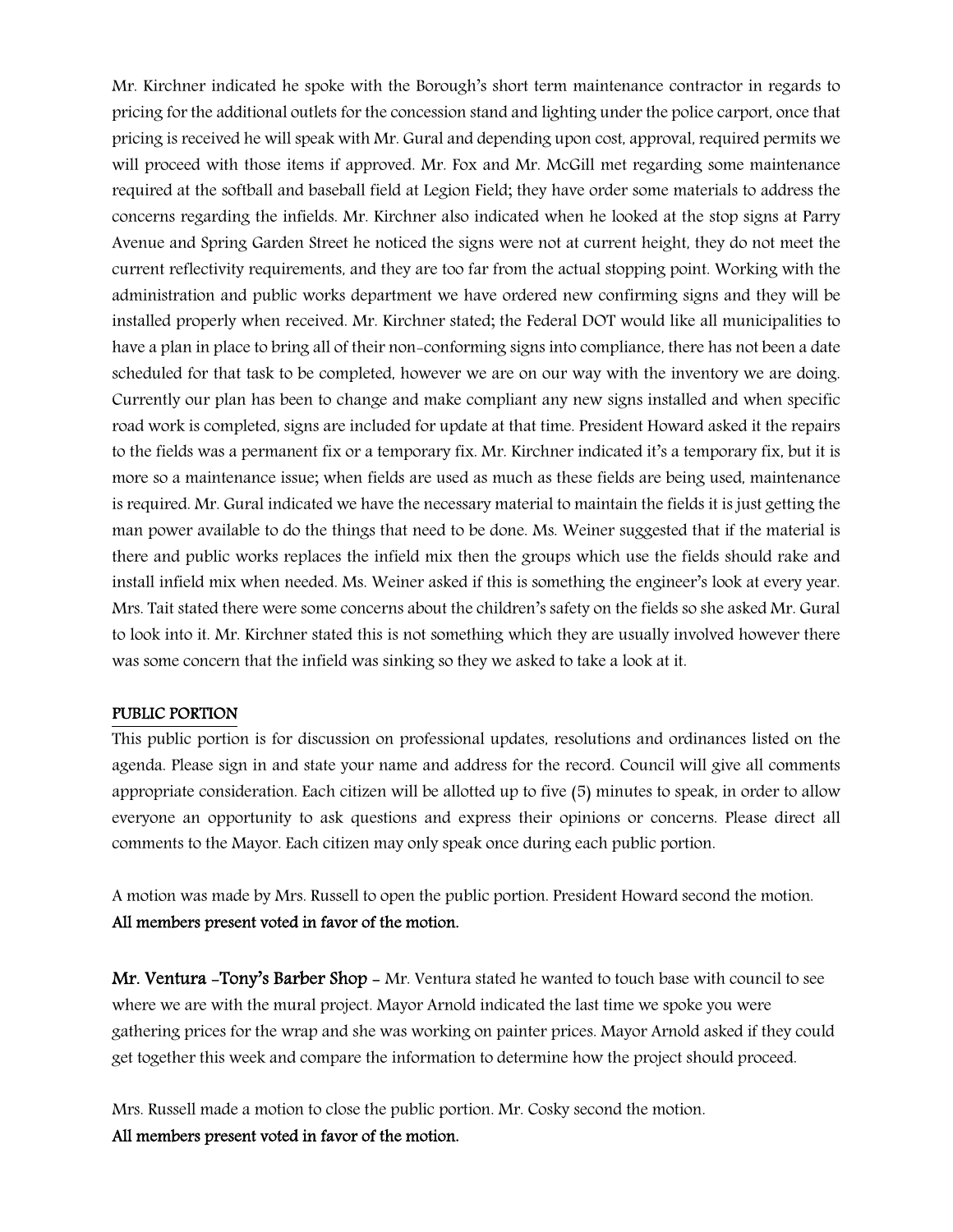### RESOLUTIONS Consent Agenda

Resolution 2017-101 to Resolution 2017-102 will be enacted as a single motion, if any resolution needs additional discussion it will be removed from the consent agenda and voted on separately.

- Resolution 2017–101, Resolution Awarding the 2017 Riverfront Park Project Contract to Whirl Construction, Inc. in the amount of \$106,035.00, which includes the base bid in the amount of \$99,401.00 and Alternate #1 in the amount of \$6,925.00; subject to the solicitor's and CFO's review
- Resolution 2017-102, Resolution Appointing Ernest McGill as Code Enforcement Officer until December  $31<sup>st</sup>$ , 201

Mrs. Russell made a motion to approve the consent agenda. Mr. Cosky seconded the motion.

#### At the call of the roll the vote was:

# AYES: Mr. Cosky, Mrs. Russell, Ms. Weiner, Mr. Yetter, President Howard NAYES: None

Ms. Weiner then inquired if now that the Riverfront Project is moving along should the project be covered under one of our committees, is the Parks and Recreation committee currently working on that at this time? President Howard indicated no. Ms. Weiner asked why it would not fall under a committee report. Mayor Arnold indicated, that what the professionals do and report back to the administrator. President Howard then stated while the project is under construction the professionals handle it, once it is complete, and then it would become part of a committee responsibility such as parks and recreation like the Legion Field.

# COMMUNITY SPOTLIGHT

The Fire house is having its Annual Pancake Breakfast, April 9<sup>th</sup>, 2017.

International Good Deeds Day was April  $2<sup>nd</sup>$ , 2017 and we were invited by PBA 249 to participate in that event, however the notice was just too short for us to put something together, maybe will be able to next year.

Mayor Arnold along several other ladies from the community attended a tea in honor of Women's History Month with the fourth, fifth and sixth grade girls of Charles Street School.

April 8th is opening day for Baseball at Legion Field start time is 10.00 am and Ms. Weiner will be throwing the opening pitch.

The PCCPB will be hosting at it "First Friday Event" this Friday Fresh Produce at 7:30 pm. This Wednesday is the Board of Education Meeting, they will be discussing the budget and the possibility of the sixth grade students moving over to the High School.

#### DISCUSSION ITEMS

Superintendent McBride sent Valerie Still to inform Borough Council about the recognition events planned for June, regarding Dr. Clarence B Jones. Ms. Still stated Dr. Clarence B Jones, a graduate of Palmyra High School, was the confidant, friend, attorney and speech writer of Dr. Rev. Martin Luther King, Jr.; he actually co-wrote the "I Have A Dream" speech. Dr. Clarence B Jones currently teaches at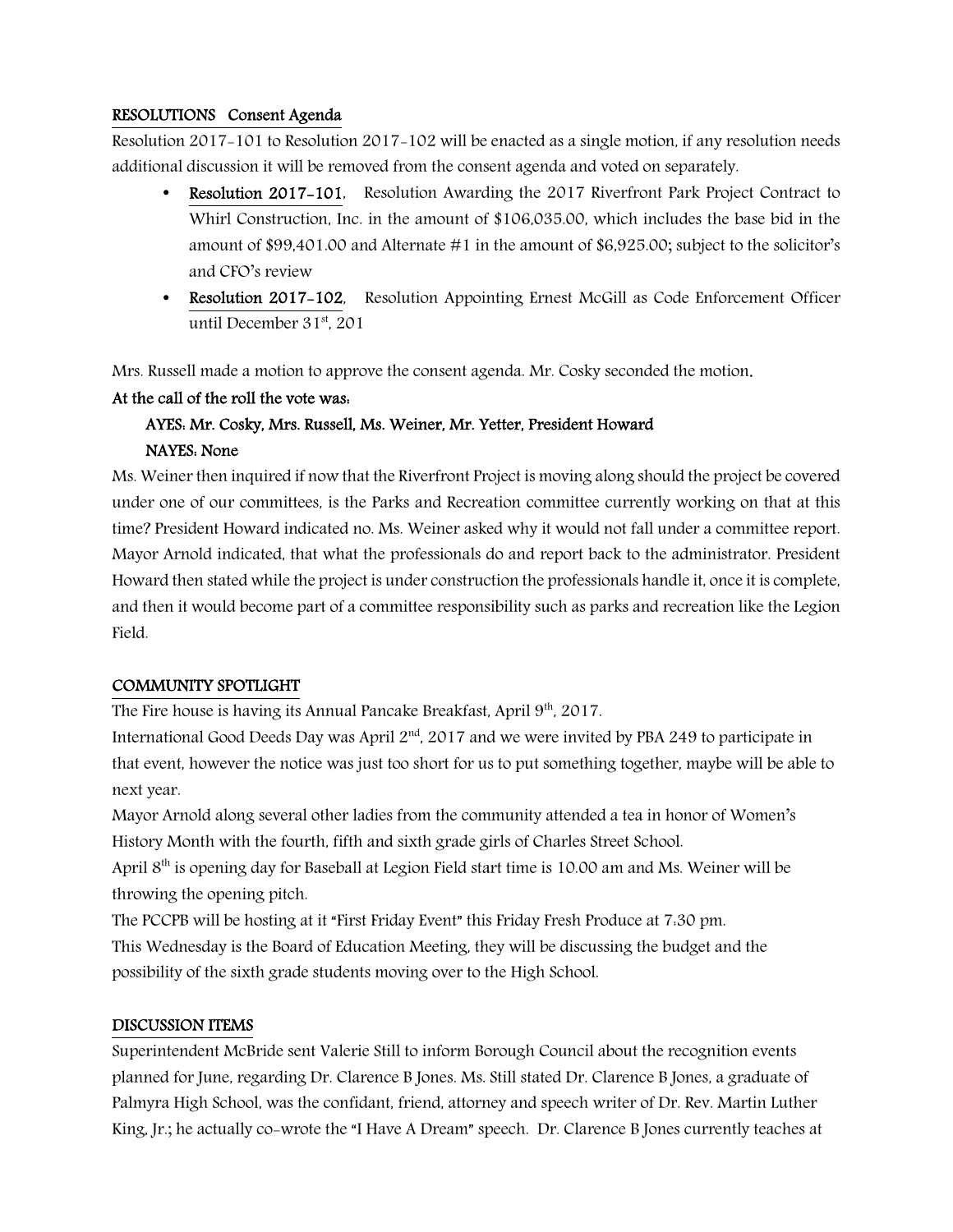University of San Francisco and has agreed to come back to Palmyra and speak to our graduates. He will be here for a two day event. On June  $6<sup>th</sup>$  Dr. Jones will be speaking to the students at Palmyra High School, he will be having lunch at a location to be determined, and in the afternoon about 3:00 the School will hold the Library renaming and dedication to Dr. Clarence B. Jones. And additionally they will start the Dr. Clarence B. Jones Institute for Social Advocacy. A met and greet/ book signing fundraiser dinner will be held later that evening, place to be determined. One the following day, June 7 th the Borough will be doing a proclamation in Dr. Clarence B. Jones Honor, followed by a luncheon, location to be determined and that afternoon the Palmyra High School is hoping to have a roundtable discussion inviting members of a number of community groups and organizations, the Mayor, a student, a police officer etc. Ms. Still left her number (913)-553-7734 in the event that anyone is interested in helping or would like to contribute to the Institute for Social Advocacy.

The Public Works and Sewer Superintendent Positon will be advertised for an additional month. We received two applications with the last advertisement and one was incomplete.

Changes to the reimbursement of travel expenses are in you packet, basically indicates the Borough will no longer advance pay travel expenses for approved travel expenses.

The current changes proposed to the existing vacation policy gives credit for all full-time service when calculating vacation time.

Mr. Gural indicated that some member of the governing body did not want the 2% salary increase. Mr. Gural asked those who do not want the increase to please let him know so he can adjust the salary resolution accordingly. The 2017 Salary Resolution will be adopted on April 17<sup>th</sup>, 2017. Mayor Arnold announced the Budget Hearing is scheduled for adoption April 17<sup>th</sup>, 2017 Additionally the 2017-2018 Salary Ordinance will be introduced on April 17<sup>th</sup>, 2017.

The Peddlers & Solicitors Ordinance; no-knock door stickers will be introduced at our next meeting making the necessary changes to the ordinance to include the no-knock door stickers. Mayor Arnold indicated that once approved any one applying for a solicitor's permit will be made aware of the stickers, and our ordinance requirements. Stickers will also be available for the public as requested.

Mayor Arnold indicated the agreement/ proposal for the YMCA Summer Camp Program is in your packet. Ms. Weiner inquired of Mr. Gural, is there any way we can negotiable the discount from 10% to maybe 15% or 25 % that the children from Palmyra get for attending the Camp. Mr. Gural indicated he didn't know but would inquire. Mrs. Tait stated she would like to see the breakdown of how many children of Palmyra get to attend the summer camp for free. Mr. Gural and Mayor Arnold indicated it was given out at an earlier date, just the detailed breakdown, without names as the names are confidential.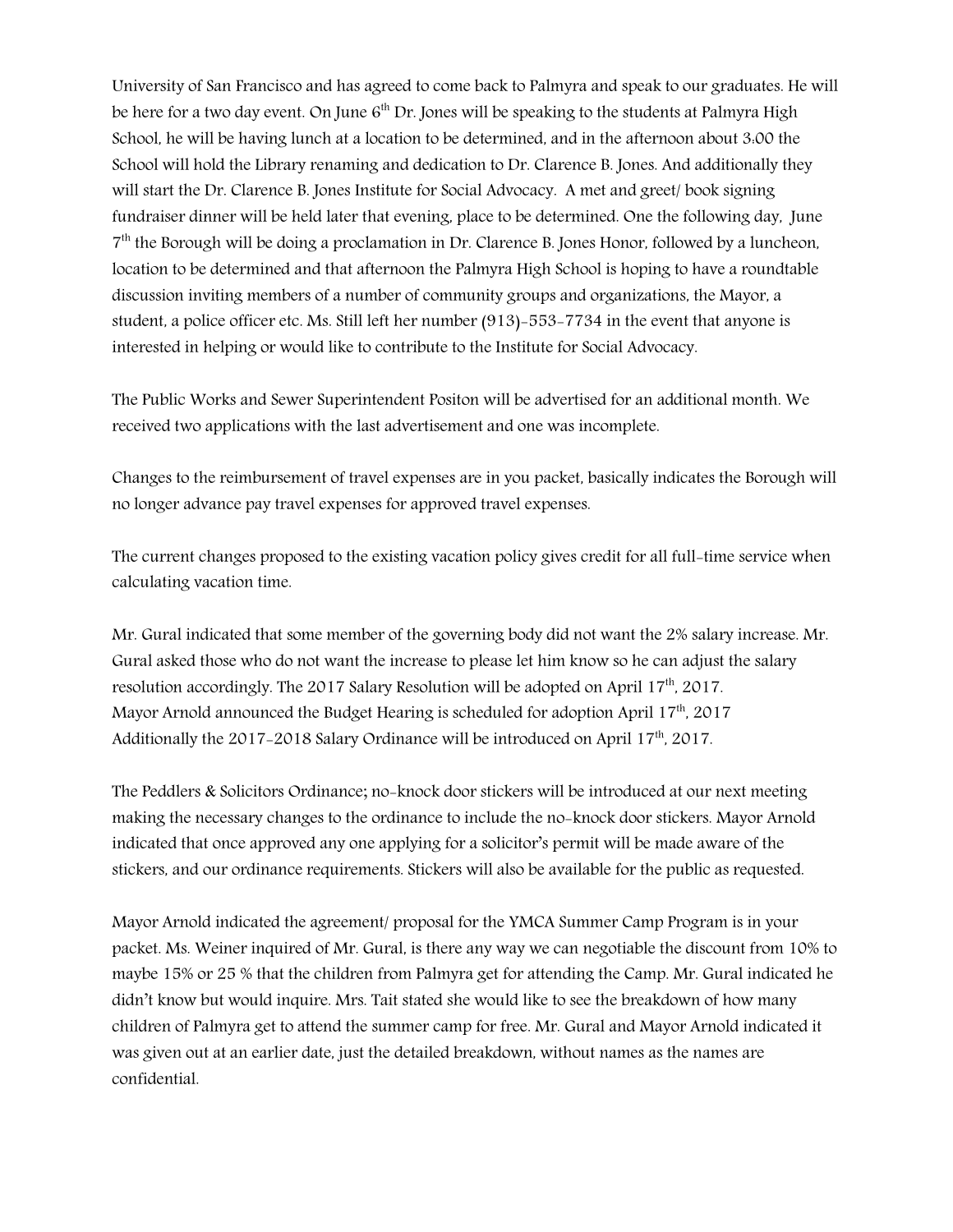Chief Pearlman stated he had the traffic counts complete on Morgan Avenue however decided to do an additional five days in one location so it should be complete within the next week or so and he will get it to the engineers and council.

CME's proposal for security cameras was previously discussed.

Mr. Gural stated that in our efforts to try to give the public more access to the Borough after normal working hours we are considering a four day work week. As all are aware of on Monday nights the tax office is open late, due to some security issues we moved the Tax Accessor from the construction side of the building into the tax office so those working late would not be inside collecting monies alone, and have had to have the police secure the building before leaving to make sure no one else is in the building. Additionally we considered ways we could better serve the public with those extended hours; by having not just the tax office open but all the offices open to provide all services, also the more people in the building, the more eyes on the building. The new HVAC system was designed to work with a four day work week so it would help save on energy costs. We initially thought we might try to implement it for the summer to see how it works out and made a decision from there as to how the governing body wished to proceed. Mr. Gural again indicated it is just in the planning stages but wanted to bring it to the governing body's attention.

Mr. Gural indicated the current system we are utilizing for the Fire Dept. Life Insurance is just not sustainable. Seven years ago the governing body offered life insurance for not only the active members that met certain criteria but also fire department members who qualified for the Length of Service Awards Program, and also extends to life members. We are no longer able to obtain that life insurance policy. We have been self- insuring for the past year and a half as we can no longer acquire that policy or anything similar to it. Self-insuring is great as long as we don't need the benefit, but what happens when we need it. Mayor Arnold indicated it should be referred to the public safety committee with input from Mr. Gural and Ms. Condo. Once they have had an opportunity to look at the situation it will be brought back to the governing body for discussion.

Mr. Gural indicated we have a small number of employees who because of when they entered into the program, maybe because they were part-time, were not eligible for the full benefit of life insurance. It is something the governing body could decide to offer to those few people, because of the disconnect at that time. Mr. Gural indicated he would supply more details at a later date and the governing body could decide if that was something they wished to offer.

Mr. Gural indicated the proposed towing ordinance amendment is in your packets, it indicates the proposed changes to the current towing ordinance. The Chief and Mr. Burns are currently working on it and will have the final version for introduction at the April  $17<sup>th</sup>$ , 2017 meeting.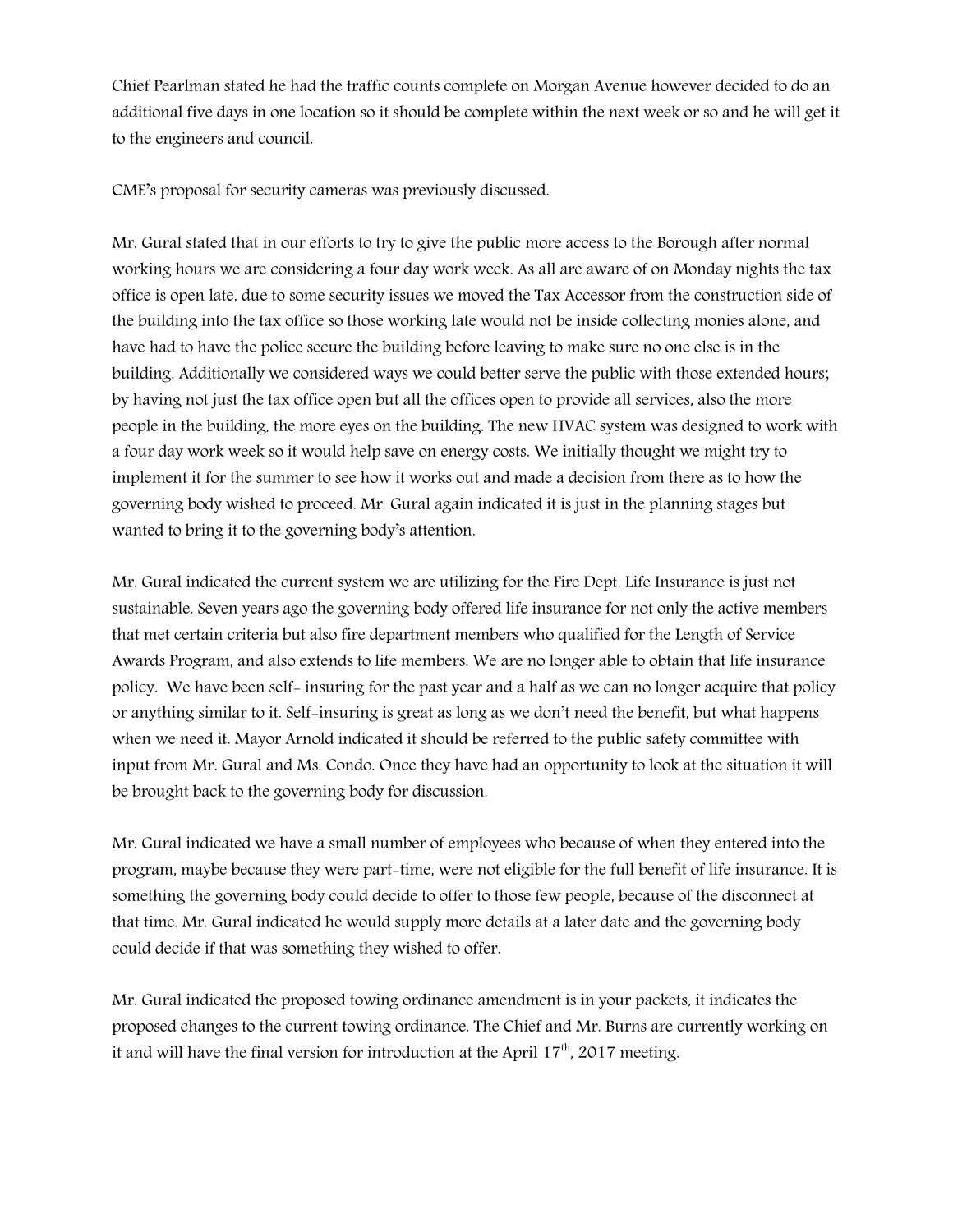Chief Pearlman indicated the County Mutual Aid Agreement is just in case we send our Police Chaplains to help out in Maple Shade because of any emergency or the like this agreement would allow us to do so.

Mayor Arnold and Mr. Gural indicated that you cannot participate in both programs. We are currently enrolled in the State Community Development Block Grant Program which gives substantially higher grants, than the Burlington County Community Development Block Grant Program/Home Investment Partnerships Program. They are all great programs but you can only participate in one or the other. As Mr. Gerkens indicated earlier it is in our best interest to stay in the program we are in because of the higher dollar amount of grants awarded. Mr. Gural indicated he just wanted to bring the program to the attention of the governing body and let them know there are other options available.

Mr. Gural stated the proposal from V–COMM is to look at the feasibility of constructing another cell tower in the public works location; to determine if there is a benefit to the community or not. The proposal cost is \$11,000.00.

Mr. Gural indicated the Chief of the Fire Department asked for Council to look into the possibility of having all cars off streets or all on one side during snow events. We currently have an ordinance which indicates that all cars must be removed from Broad Street, Cinnaminson Avenue, Temple Blvd, Highland Avenue, Market Street and Public Road. From an enforceable stand point it would be almost impossible to enforce have everyone move their cars off street on all streets or to one side of each street given the fact that off street parking is not available to everyone. Mr. Gural indicated he was just being it to Council's attention, as it is something you may wish to consider.

Mr. Gural indicated the Municipal Alliance Program is very difficult to navigate. It is a small sum of money which requires a huge effort. A number of years ago we got out of it and only got back in the program as the Board of Education indicated they would administer the program. We got back in the program and they did nothing. In an effort to try and salvage the Program Chief Pearlman began try and administer it however it is just too much. Chief Pearlman indicated he received notification of a meeting to go over the paperwork for the 2017 to 2018 fiscal year. Mayor Arnold suggested we make the donation to the post-prom thru the budget and let the grant go. Ms. Weiner indicated is there any way to make it work? Chief Pearlman responded if there is anyone willing to take over the administration of the program let him know and he will get them in touch with the appropriate people. Mayor Arnold stated we are better off doing it on our own.

Mr. Gural indicated we received an invitation from Police and Firemen's Federal Credit Union (PFFCU) of Moorestown to become a select employer group, meaning to allow our employees to become members if they desire. It costs the Borough nothing; just need the ok from the governing body to make it available to municipal employees. After some discussion the governing body indicated it was ok to become a select employer group.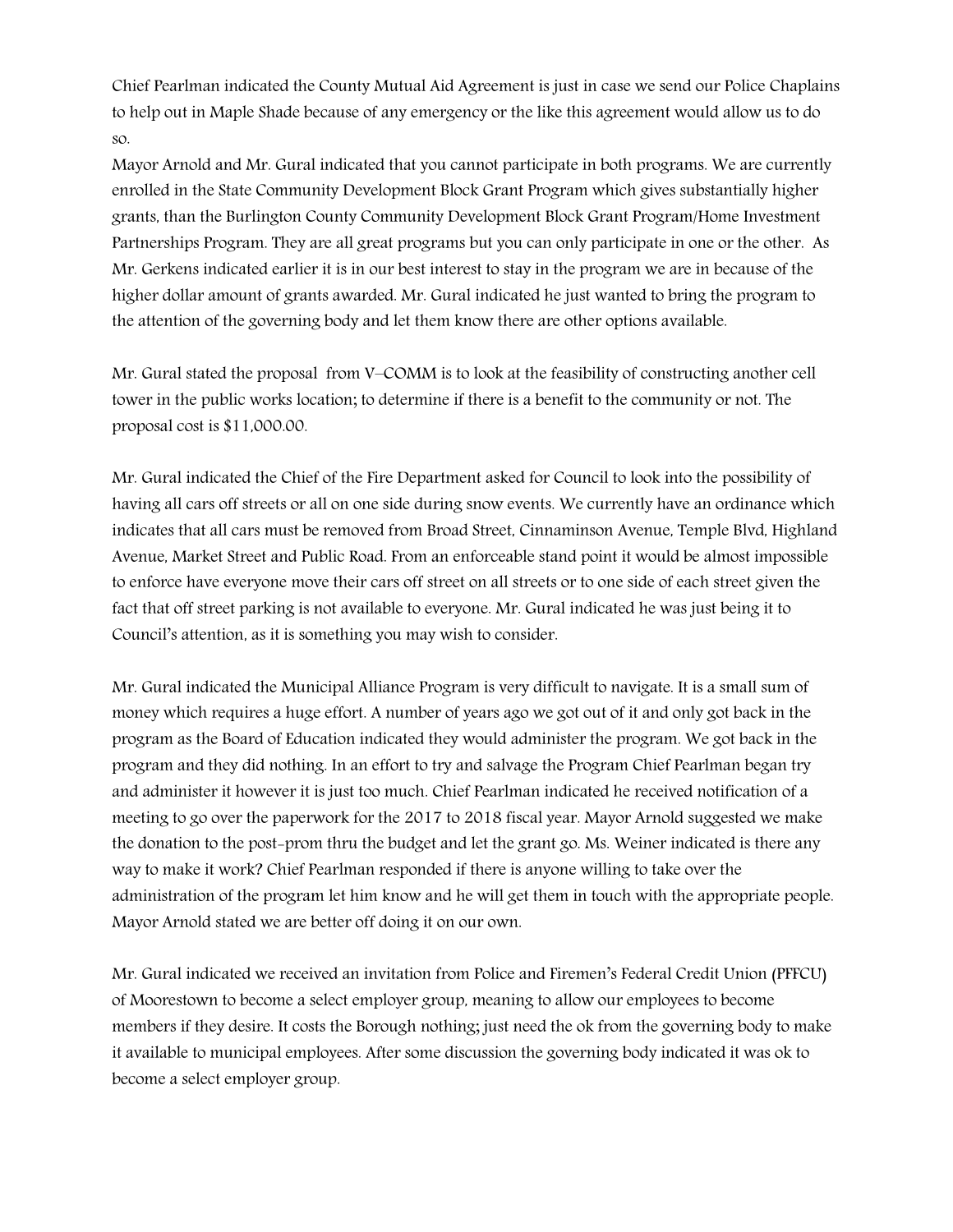Mayor Arnold indicated we will be conveying the Tri-Boro Vets property to Habitat for Humanity for the sum of one dollar; we will be have a ceremonially signing of the agreement of sale. Once the date has been confirmed Mayor Arnold will notify Borough Council.

Meeting minutes were discussed earlier.

Mr. Gural indicated the Legion Soccer Field is scheduled for spring cleaning, grooming and the G max testing. It will be performed by Land Tek and is scheduled for April  $6<sup>th</sup>$ , 2017. No one will have access to the fields on that date while the maintenance and testing is being performed. This will also get us the certification we require right away, and then we can discuss how we want to proceed moving forward as there is now a local company which can provide that service.

President Howard indicated he had look over the minutes and there was a brief discussion regarding the possibility of placing the fire truck purchase (by way of non-binding referendum) on the ballot as a question in November. Ms. Weiner indicated she would like to know how the residents feel about the purchase of a new fire truck. Mrs. Russell asked where all the monies go that the Fire Company gets by way of fundraisers. Mr. Norcross stated the money they raise they maintain the fire house which they own. Mrs. Russell indicated we did not receive any additional information from the Fire Company regarding their request for the \$15,000.00 donation. Mr. Gural indicated the Fire Company is different from the Fire Department; the Fire Department fights fires and we fund their operations and buy their equipment. The Fire Company is a private organization that owns the fire house/building which they maintain thru donations. The Fire Company is the organization which requested the donation. Mr. Rosenberg explained the referendum process to the Governing Body and also stated there was no cost to have it placed on the ballot. President Howard and members of the governing body asked Mr. Gural and Mr. Rosenberg to put together a question and statement, to potentially be submitted to the county clerk, for our next meeting to potentially put the fire truck purchase on the ballot in November for nonbinding referendum.

Mrs. Russell questioned if there was a way we could do specific dates for our council committee meetings, and how do we go about getting things placed on the agenda. Mrs. Russell further indicated that she inquired at the last meeting when the communications committee meeting would be held. She was asked when she would be available, when she gave that information she was told it was not a good time and was never given a date and time for that meeting. She later learned from Mr. Howard that he received a date and time. Mrs. Russell indicated she would like to set up a firm time for that communications committee meeting. Mr. Yetter indicated the individual committees can set their own committee meeting dates. After much discussion regarding the scheduling of the communication committee meeting it was decided the meeting will be the 3<sup>rd</sup> Wednesday of every month at 4:30 pm. President Howard indicated he would not be able to attend any meetings until after 6:00pm. Mayor Arnold stated she would have to go back and look at the calendar. Mayor Arnold also indicated that if someone is desirous of placing something on the agenda, they can forward that request to her along with any supporting documentation regarding the issue.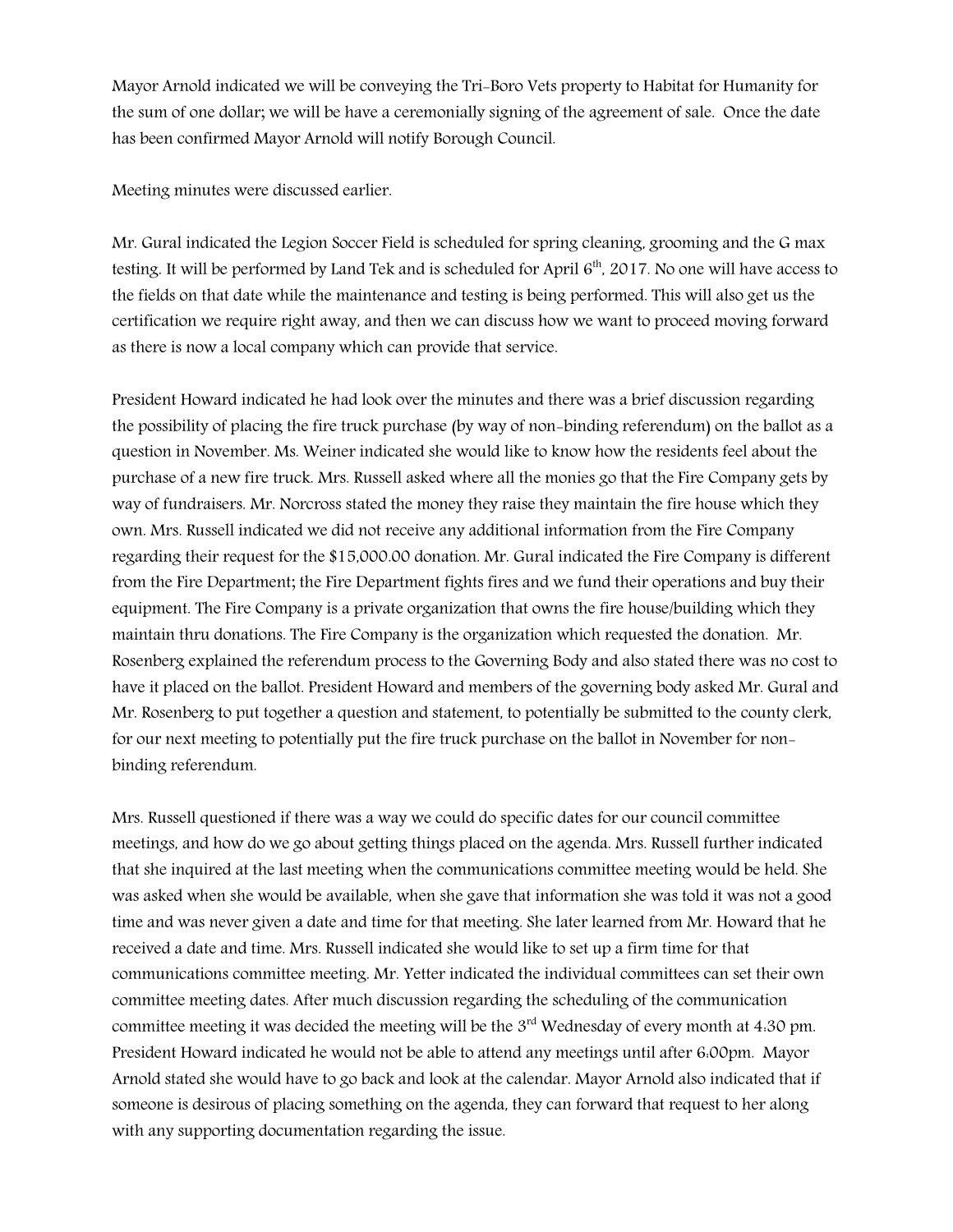Ms. Weiner indicated she would like to bring up the invocation at our meetings. Ms. Weiner would like to stop it and remove it from the agenda as she feels it is not appropriate. Mayor Arnold indicated it was not inappropriate and it would remain on the agenda. Ms. Weiner indicated she did not feel that the administrator should be doing the invocation at our meetings, having clergy from various churches coming to do the invocation is great and shows our diversity. Ms. Weiner then questioned who sets the agenda and decides what is going to be on it. Mayor Arnold indicated the Mayor does. Mr. Rosenberg stated the Mayor is charged with setting the agenda. Much discussion was had regarding setting the agenda and invocation. Mrs. Tait indicated that if someone feels that strongly about it we should consider it, she also indicated that it shows diversity to have different clergy come and give the invocation. President Howard indicated he felt it should be either an invocation or a moment of silence. Mr. Cosky indicated he did not feel it was inappropriate or offensive to anyone. Ms. Weiner indicated it was offensive to her and others. Mr. Yetter indicated he was not offended by it, it's kept short and sweet and no one is preaching to us. Ms. Weiner asked if it was possible to have invocation only when someone who is clergy is present and when there is not we would not have it. Mayor Arnold indicated she would take it under advisement.

#### ADMINISTRATOR'S REPORT

Mr. Gural indicated the four-way stop at W. Charles St & Park Ave Mr. Kirchner has ordered the signage and the stripping has been scheduled, with the intention of having it complete by May.

We will be placing stop bars and new signage on Spring Garden St at Parry Ave.

Concession Stand restrooms were opened on Saturday, they will be open weekends only thru the month of April and we will reevaluate at the end of April as to when we will open them on a daily basis.

The electrical improvements at the concession included additional 20 amp circuits, with numerous outlets and placing the AC unit on a dedicated outlet. It addition to those items we are also putting lighting under the police car port.

We won the award of trees in the NJ Tree Recovery Campaign, we will be picking the trees up the week before Palmyra Day and will be dispersing them at Palmyra Day May  $6<sup>th</sup>$ , 2017.

Mr. Gural indicated he did not have an update for the fuel tank project, as we have yet to hear from the BCBC.

Mr. Gural indicated we have received sufficient responses from the War Memorial, Halloween Parade Committee, Senior Program and the PCCPB at this point regarding financial information updates for donation requests. Mr. Gural indicated he is still waiting for submissions from the Fire Company and American Legion Post 156. Post prom, Riverton Free Library some others, but we still have time. President Howard inquired that when the budget is approved, we release to the money to these organization then. Mr. Gural stated the donations were included in the budget however approving the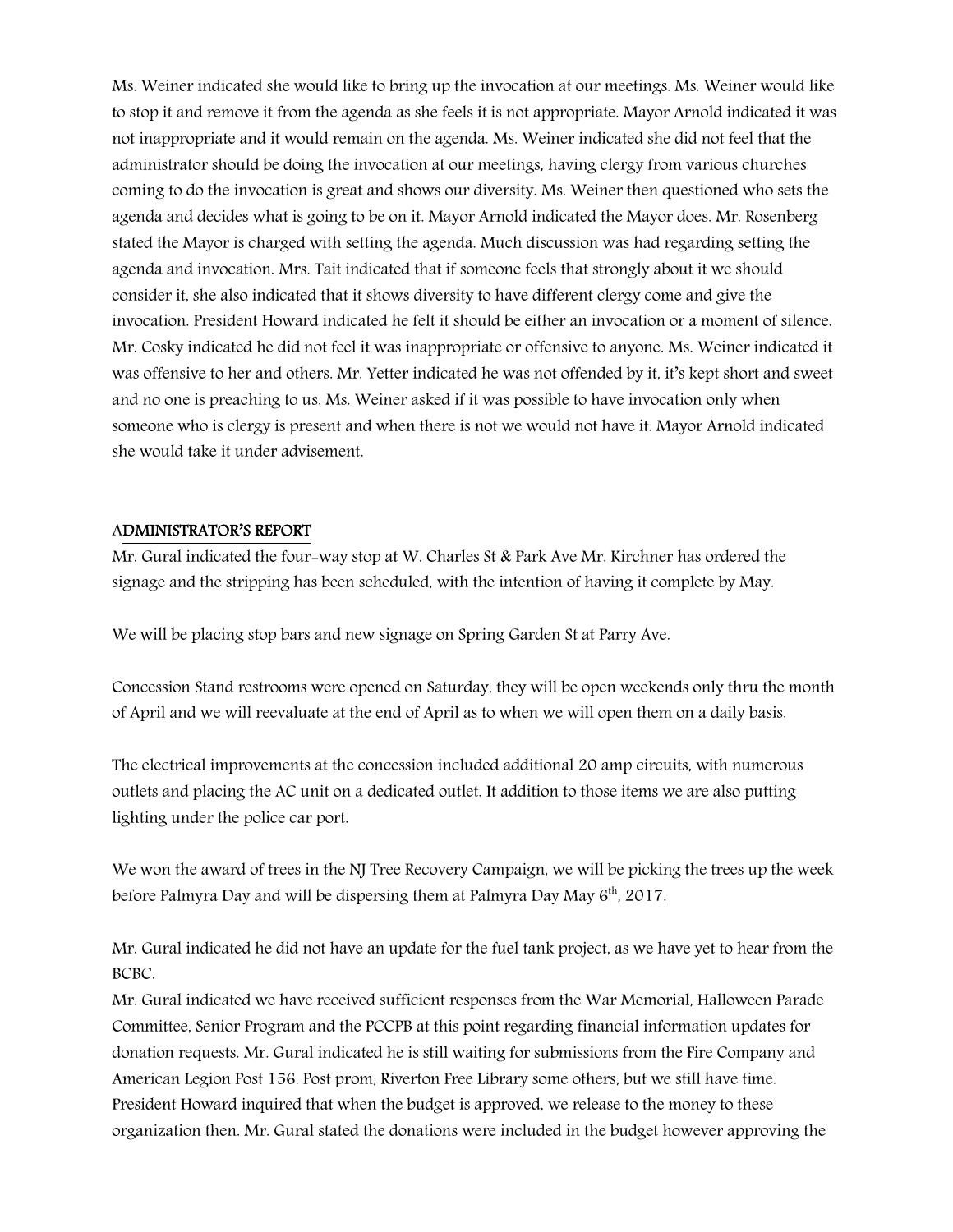budget does not mean it's going to be dispersed, the requests still need to be approved by the governing body. Mr. Gural explained, first the budget need to be adopted, then the organization are free to request their donation by way of voucher and submit it, then finance and the administrator review the request to present to the governing body for final approval.

Mr. Gural indicated the computer password policy is in effect, when you next log on the Borough you will have to change your password consistent with the new policy.

The CERT Shared Service Agreement was completed by Mr. Rosenberg and was included in your packet for review. Mr. Dreby indicated it should be incorporated. Mr. Gural indicated if you are in agreement it will be distributed to the other CERT members.

The BURLCO JIF Quarterly reports sent to you via-email for you review if interested, if anyone should have any questions regarding it they should see Mr. Gural.

#### COMMITTEE REPORTS

Frank Cosky indicated the construction committee met last Thursday, and we discussed incorporation more information on the website regarding fees and fines.

Bernadette Russell stated the Shade Tree Committee meeting is Wednesday, also the Board of Education is meeting on Wednesday night. Mrs. Russell also thanked Ms. Still for bring to our attention Mr. Clarence B Jones.

Gina Tait indicated the athletic teams held a cleanup at the Legion Field this past Saturday, two fields were cleaned the other were being played on and will be done on April 29<sup>th</sup>,2017. Mrs. Tait also reminded everyone that the Easter Egg Hunt is April 15<sup>th</sup>, 2017 at Legion Field at 11:00 am.

Mindie Weiner stated would like to confirm members of the public attending our council committee meetings. The Green Team and the Business and Community Development committee are in need of members of the public participate to do all the things we would like to do. We are certainly within the law when we invite members of the public and the issue would be if we had a policy in place which said otherwise. Mr. Rosenberg indicated we do not have details in our ordinance which address many issues relating to council committees, there is not legal impediment to meeting with anyone that the committee wishes to meet with, you must however not quorum, which then triggers the Open Public Meetings Act. Certainly the invites or people outside of council cannot assume your liaison function and have no voting authority, also you cannot enact any policy but rather you want to recommend ideas to the governing body. Mr. Rosenberg also indicated that if you start to open it up to people you want to make sure you don't excluded anyone either. President Howard stated to avoid any kind of gray area you should just have a regular meeting with people from the town and after it is over then hold your official council committee meeting with your committee members afterwards. The business and community development committee met twice, once with the old bid/ members of the business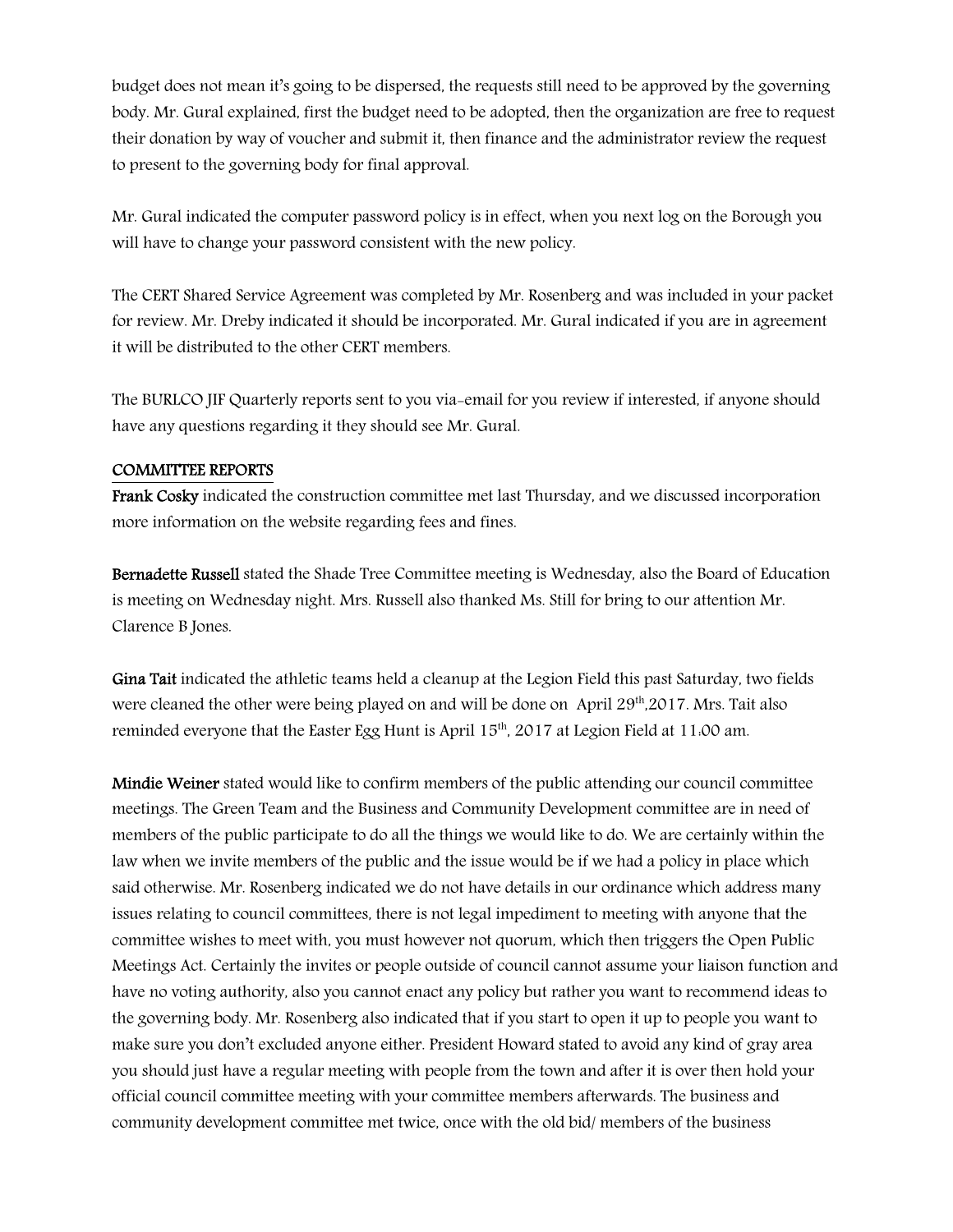improvement district who have been working to help create things in the downtown area for many years regarding their successes and failures and we received some good advices from them. We would also like to meet with the administrator regarding the old bid, and how it worked. Additionally we met with John Casparro and the Palmyra Improvement Association regarding sprucing up the downtown are. Ms. Weiner inquired of the Mayor if the cleanup date was official. Mayor Arnold indicated no as they have not submitted their paper work for the event. Ms. Weiner indicated they were working on the Farmer's Market and their goal was to have 10 vendors selling various things with a few specialty food trucks. The committee will be meeting with the Chief of the Police regarding permits and to figure out the vendor fee and how those monies would be handled. We would like to work with the PIA regarding the cleanup day they are working on. Much discussion was had regarding the cleanup project. Mayor Arnold indicated that she had conversation with Mr. Casparro regarding this cleanup project, and there are a number of things which must be completed prior to this taking place. President Howard indicated you should not put the Borough, or obligate the Borough to do something which is a municipal job function or requires a department to participate. Mr. Howard indicated while doing your committee report update you stayed on the PIA and all the things they were doing, which made it sound like that was your committee. You need to keep the organizations separate, you should not be presenting PIA information Mr. Casparro should be presenting it if they want to move it forward. Mr. Rosenberg indicated that if there is an organization which wants to do something there is a procedure for them to follow, if they want to do something regarding Borough property and funds, they should submit a proposal to the governing body and it should proceed from there. Mr. Gural indicated the Girls Scouts came to council with a proposal to beautify the band shell, they came to council presented the proposal, council discussed it and a decision was made. Mayor Arnold asked again the council committees to notify her when you are holding meetings regarding the dates and times.

Lewis Yetter indicated the sewer committee has not yet met and should be having their committee meeting this week. Mayor Arnold indicated she received a request from a business owner who has some specific questions regarding his sewer billing, she is turning it over to sewer committee for their review and response.

President Howard stated the fields are currently being worked on as noted many times before. Also the youth and recreation committee has not yet met. Saturday is opening Day for baseball.

Mayor Arnold

#### PUBLIC COMMENT

Please sign in and state your name and address for the record. Council will give all comments appropriate consideration. Each citizen will be allotted up to five (5) minutes to speak, in order to allow everyone an opportunity to ask questions and express their opinions or concerns. Please direct all comments to the Mayor. Each citizen may only speak once during each public portion.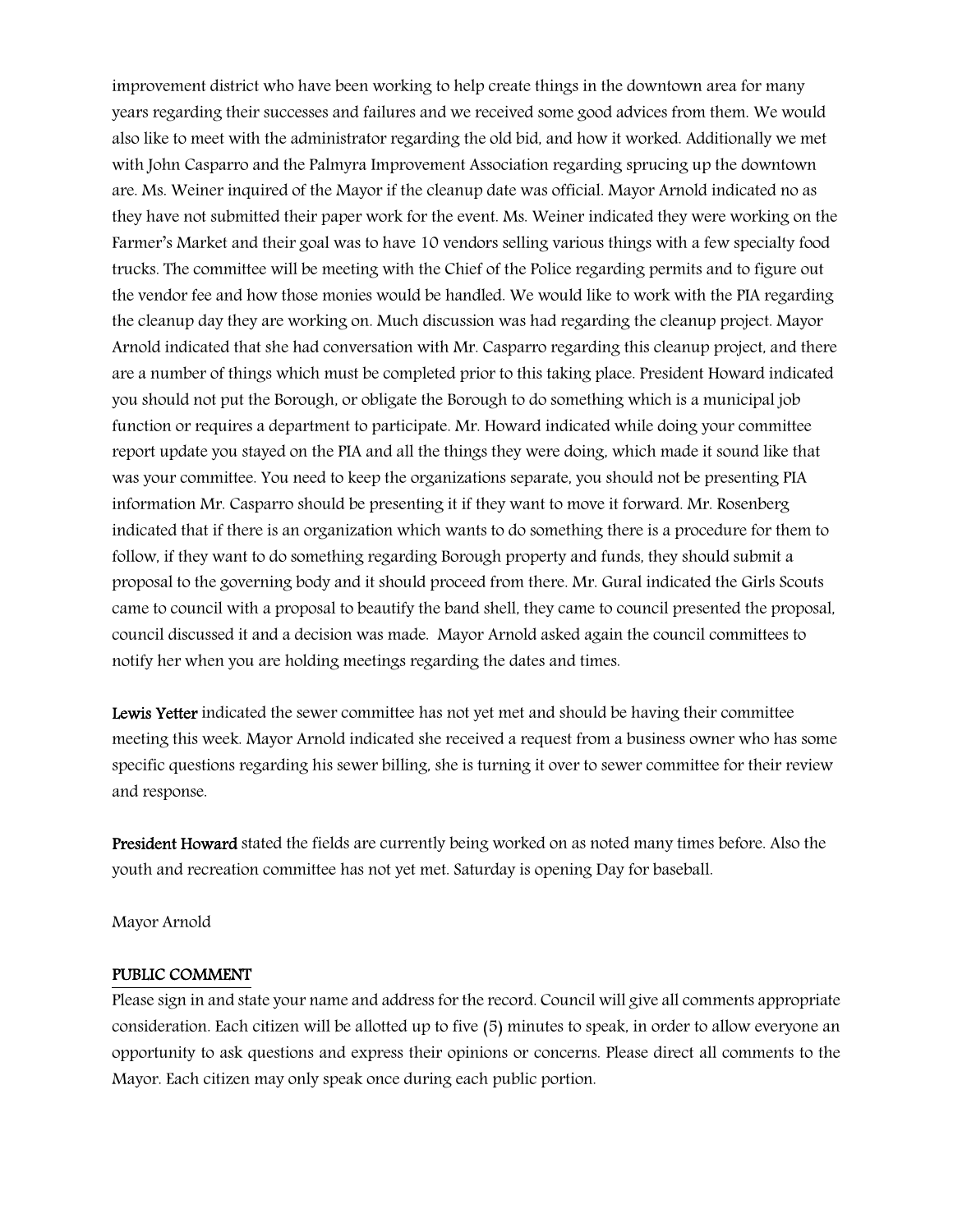A motion was made by Mrs. Russell to open the public portion. President Howard second the motion. All members present voted in favor of the motion.

Mrs. VanEmburgh – Garfield Avenue - In response to Ms. Weiner's concern regarding the invocation, according to the Washington Post policy of legislative prayer at council meeting was upheld by the Supreme Court. Meaning the US government says prayers at council meeting is allowed.

**Mr. McElwee – Columbia Avenue –** Mr. Yetter what about the statue down at public works, it's been at public works for months, can we get it installed before Memorial Day? Mr. McElwee inquired of Mr. Gural, what you need from the Legion? Mr. Gural answered, I think I forwarded that to you in an e-mail. Mr. McElwee indicated he had already turned it in. Mr. Gural indicated they would talk about it later. Mr. McElwee also noted the American Legion is coming up on its 100<sup>th</sup> anniversary in two years and there will be a Veterans Job Fair on Wednesday April 13<sup>th</sup>, 2017 at the BBG Pavilion in Camden, NJ from 8:30 am to 1:00 pm.

Ms. Veitenheimer – Rowland Avenue – Ms. Veitenheimer expressed here concerns about the municipality going to a four day work week. She inquired about how much traffic we have during the extended hours which we already offer. Ms. Veitenheimer indicated some business need tax and sewer figures as they are doing closing. Mayor Arnold indicated it was just something which was being discussed. Mr. Cosky indicated the abbreviated work week is very common in other municipalities as many are only open for short periods due to staffing, and if you are doing a closings you need to know the community you are doing the closings for. Mrs. Veitenheimer indicated she also agreed with placing the fire truck purchase on the ballot by way of non-binding referendum.

Mrs. Russell made a motion to close the public portion. Mr. Cosky second the motion. All members present voted in favor of the motion.

#### MAYOR AND COUNCIL COMMENTS

Frank Cosky indicated he was so impressed with Ms. Still presentation regarding Mr. Clarence B Jones and was looking forward to the events, looking forward to meeting Mr. Jones

Bernadette Russell wanted to thank Ms. Still for all her efforts in bring Mr. Clarence B Jones back to our town and enlightening us as to his history with the community.

Gina Tait – no comment

Mindie Weiner indicated that she was impressed with what you are doing and look forward to helping. Ms. Weiner also indicated she had a resident reach out to her regarding a shredding event, and she wanted to give it to the public events committee as they may wish to consider that. Mrs. Tait indicated the seniors just had one and Mayor Arnold indicated the county will be hosting another one in May.